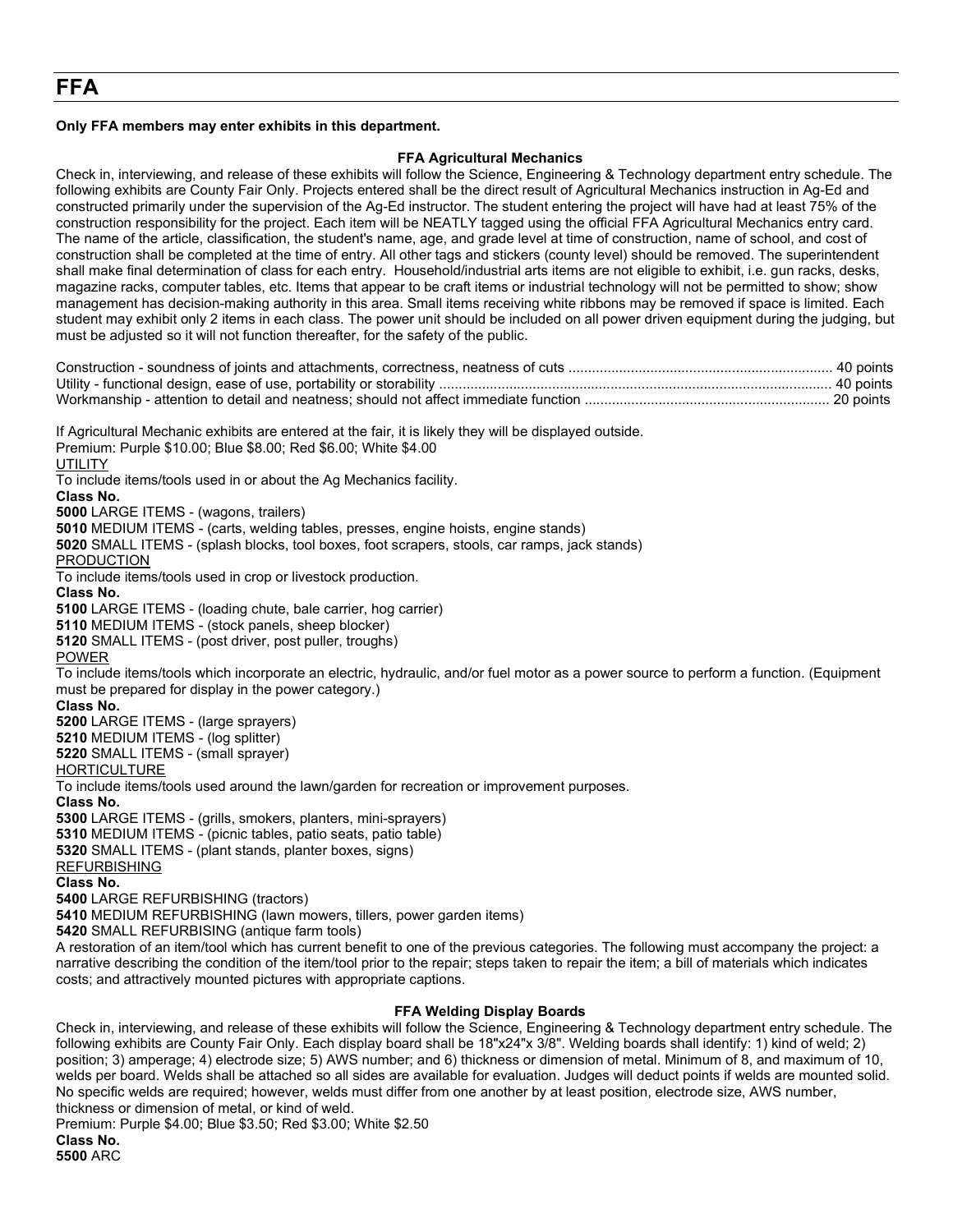**5510** MIG/TIG

**5520** Gas Welding/Brazing

**5540** Electrical - Must include at least 1 switch, 2 types of splices, 1 light fixture or receptacle.

**5550** PLUMBING - Must use 3 types of pipe, (copper, plastic & steel); soldering, flare fitting, glued joint, & a steel threaded joint are required.

**5560** Advanced Electrical or Plumbing - contains controls, values, timers, motors, etc.

# **FFA Grains**

Grain should be entered in a 4-quart plastic ice cream bucket with lid (or suitable substitute). Each sample of grain shall be 2 quarts. The green entry slip must accompany the entry. No grain shall be returned as this is a terminal show. Grain will be judged on the following factors: 1) Color; 2) Uniformity; 3) Purity (varietal, crops, weeds); 4) Inert Material (stems, chaff, dirt); 5) Soundness (cracked or broken kernels); 6) Insect Damage; 7) Condition (heat damage, sprouted kernels). Each exhibitor must have or had a crop project during the current or preceding year for the following eligible crops: Other approved crops, such as barley, rye, popcorn, and dry edible beans, are eligible for showing provided the crop was appropriately harvested in one of the above years. One entry per class. Premium: Purple \$3.50; Blue \$3.00; Red \$2.50; White \$2.00

### **Class No.**

**6650** – Other, can only have one entry per student.

**6480** – Shelled popcorn, can only have one entry per student.

Please note that stalks of corn will be shown without roots.

**Class No. 7100** Oats, Current Year

**7200** Winter Wheat, Current Year

**7300** Grain Sorghum, Previous Fall

**7350** Grain Sorghum (10 heads-10" sheath of Heads), Current Year, Wrapped or Tied

**7400** Shelled Yellow Corn, Previous Fall

**7401** Shelled White Corn, Previous Fall

**7450** Ears of Corn, Yellow (10 ears), Current Year

**7451** Ears of Corn, White (10 ears), Current Year

**7475** Stalks of Corn, Yellow (3 Stalks- include washed roots), Current Year, No pots or buckets.

**7476** Stalks of Corn, White (3 Stalks- include washed roots), Current Year, No pots or buckets.

**7480** Shelled Popcorn, Previous Fall

**7481** Ears of Popcorn, (10 ears), Current Year

**7482** Stalks of Popcorn, (3 Stalks- include washed roots), Current Year, No pots or buckets.

**7500** Soybeans, Previous Fall 7550 Soybeans Plants (6 stalks cut at ground level), Current Year, Wrapped or Tied

**7600** Small Grains (Sheath of Heads 2" in diameter, 24" stems), Current Year

**7625** Alfalfa sheath 7630 Alfalfa, One Slab of Bale

**7635** Brome or Native Grass, One Slab of Bale

**7650** Other, Wrapped or Tied

## **FFA Veterinary Science**

The following exhibits are County Fair Only. One (1) entry per exhibitor. Check in, interviewing, and release of these exhibits will follow the Science, Engineering & Technology department entry schedule. The purpose of the Veterinary Science exhibit is to inform the public about a common health problem of animals or a veterinary science principle. Do not confuse veterinary science exhibit topics with animal husbandry, history or production topics. A Veterinary Science exhibit may consist of a poster, notebook or a display. The exhibit may represent material from exhibitors enrolled in Animal Disease or Animal Health. If photographs are to be part of the exhibit, remember that they will be viewed by the public. Make sure that the photographs are in good taste and will not be offensive to anyone. Graphic photographs of excessive bleeding, trauma or painful procedures are not appropriate. For exhibits related to veterinary surgical procedures, aseptic techniques need to be shown, for example, use of drapes, use of sterile procedures, wearing of gloves, and other appropriate veterinary medical practices.

First-Aid Kits: Because of public safety concerns and risk of theft of first-aid kit contents (veterinary drugs/equipment) with perceived potential for drug abuse. NO ANIMAL FIRST AID KITS WILL BE PERMITTED. Animal first aid kits submitted will be immediately disqualified and not shown.

Veterinary Science Posters: This exhibit presents the viewer with a design that is simple and direct, unlike a display that usually presents more information. A poster should not exceed 22" x 28" and may be either vertical or horizontal.

Veterinary Science Displays: A display may include but is not limited to a 3-dimensional exhibit, a scale model, the actual product (for example: skeleton; teeth; samples of leather, fur, or dried skin damaged by disease or parasites) or a notebook. A display is not a poster. A display may be mounted on poster board not to exceed 22" x 28" or on 1/4" plywood or equivalent that does not exceed 24" high or 32" wide or in a three ring binder or another bound notebook format.

Appropriate Veterinary Science Topics:

- Maintaining health
- Specific disease information
- Photographic display of normal and abnormal characteristics of animals
- Animal health or safety
- Public health and safety
- Proper animal management to ensure food safety and quality
- Efficient and safe livestock working facilities
- Or a topic of the exhibitors choosing related to veterinary medicine or veterinary science.